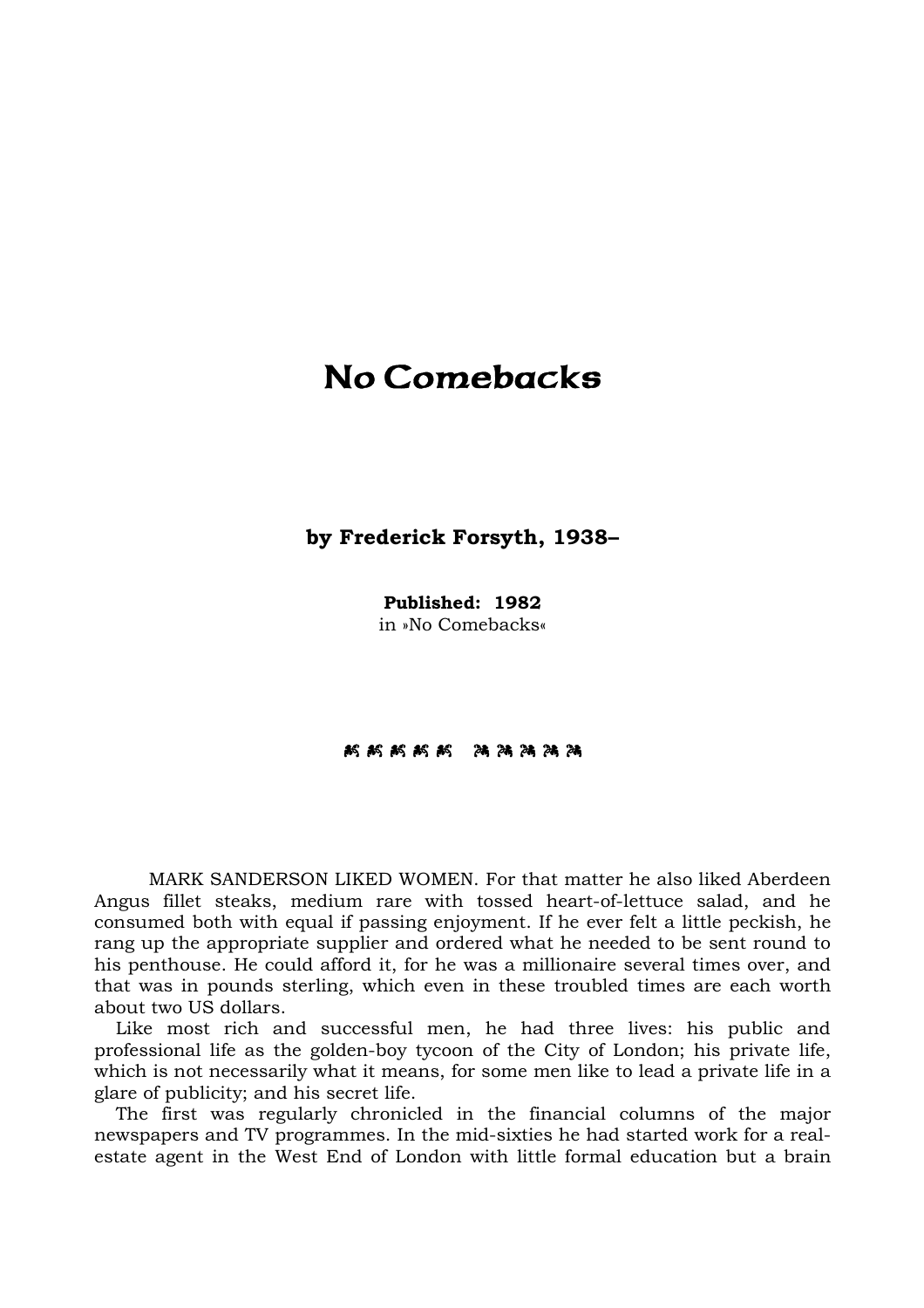like a razor for a lucrative property deal. Within two years he had learned the rules of the game and, more importantly, how to break them legally. At the age of twenty-three he clinched his first solo deal, a mere £10,000 profit inside twentyfour hours for a residential property in St John's Wood, and founded Hamilton Holdings which remained sixteen years later the pivot of his wealth. He named it after the first deal he clinched, for the house had been in Hamilton Terrace. It was the last sentimental thing he ever did. By the early seventies he was out of residential property with his first million pounds and into office-block development. By the mid-seventies he was worth close to £5 million and began to diversify. His Midas touch was as shrewd in finance, banking, chemicals and Mediterranean holiday resorts as it had been in St John's Wood. City editors reported it, people believed it and the shares of the ten-division conglomerate grouped under Hamilton Holdings rose steadily.

 His private life could be found in the same newspapers a few pages earlier. A man with a Regent's Park penthouse, Elizabethan manor in Worcestershire, chateau in the Loire valley, villa at Cap d'Antibes, yacht, Lamborghini, Rolls Royce, and a seemingly endless succession of young and athletic starlets photographed in his company or envisaged in his four-metre circular bed, tends to have a compulsive fascination for the scribes of the William Hickey column. A mention in dispatches at the divorce hearing of a million-dollar film actress and a paternity suit from a dusky Miss World contender would have ruined him fifty years ago, but at the turn of this decade it merely proved, if proof were needed and nowadays apparently often is, that he could do it, which among the 'In' people of the West End of London is sufficiently remarkable to excite admiration. He was a much chronicled man.

 His secret life was something else again, and could be summed up in one word—boredom. Mark Sanderson was bored out of his mind with the whole shooting match. The quip he had once coined—'Whatever Mark wants Mark gets' had become a sour joke. At thirty-nine he was not bad-looking in a glowering, Brando sort of way, physically fit and lonely. He was aware he wanted someone, not hundreds of them, just someone, and children by her and a place in the country called home. He also knew he was extremely unlikely to find her, for he had a fan-idea of what he wanted and he had not met one in a decade. Like most rich philanderers, he would only be impressed by a woman who quite genuinely was not impressed by him, or at least the public him, the him of money and power and reputation. Unlike most rich philanderers he still retained enough capacity for self-analysis to admit this, at least to himself. To do so publicly would mean death by ridicule.

 He was quite certain he would never meet her, when in the early summer he did. It was at a party in aid of some charity, the sort of thing where a boring time is had by all and the tiny balance left from the ticket money is sent to provide a bowl of milk in Bangladesh. She was across the room listening to a small fat man with a large cigar to compensate. She was listening with a calm half-smile that gave no indication whether she found the anecdote amusing, or the antics of the short man, who was trying to get an eyeful of her cleavage.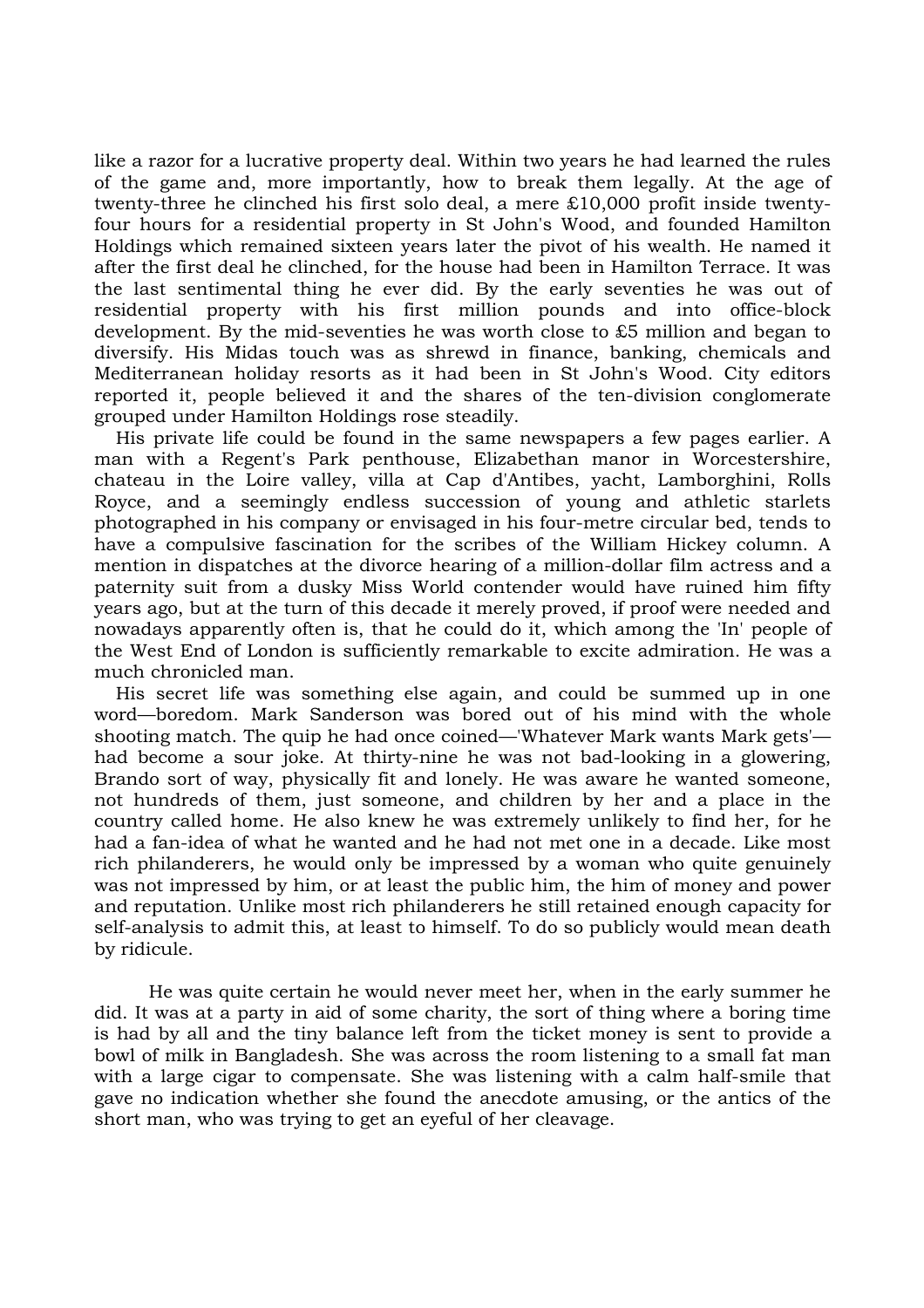Sanderson drifted across and on the strength of a nodding acquaintance with the short film producer had himself introduced. Her name was Angela Summers, and the hand that took his was cool and long, with perfect nails. The other, holding what looked like a gin and tonic but turned out to be just tonic, bore a slim brand of gold on the third finger. Sanderson could not have cared less; married women were as easy as any others. He ousted the film producer and guided her elsewhere to talk. Physically she impressed him, which was unusual, and excited him, which was not.

 Mrs Summers was tall and straight-backed, with a calm and handsome if not fashionably beautiful face. Her figure certainly was unfashionable in the lath-thin eighties—deep-bosomed, small-waisted, with wide hips and long legs. Her gleaming chestnut hair was coiled behind her head, and seemed to be healthy rather than expensive. She wore a simple white dress which improved a mediumgold suntan, no jewellery and only a touch of make-up round the eyes, which alone set her off from the other socialite women in the room. He put her age at thirty, and later learned it was thirty-two.

 He assumed the suntan came from the usual winter skiing holiday extended into April or from a spring Caribbean cruise, meaning she or her husband had to have the money to live that way, which the other women in the room also had. He was wrong on both counts. He learned that she and her husband lived in a chalet on the coast of Spain on the basis of her husband's tiny earnings from books about birds and her own from teaching English.

 For a moment he thought the dark hair and eyes, the carriage and the golden skin might mean she was Spanish by birth, but she was as English as he was. She told him she had come to visit her parents in the Midlands and a former school friend had suggested she spend a week in London before returning. She was easy to talk to. She didn't flatter him, which suited his mood, nor did she burst into peals of laughter if he said something mildly amusing.

 'What do you think of our West End society?' he asked as they stood with backs to the wall watching the party.

'Probably not what I'm supposed to,' she replied thoughtfully.

'They're like a lot of parakeets in a jamjar,' he muttered savagely.

 She raised an eyebrow. 'I thought Mark Sanderson was one of the pillars of it.' She was teasing him, quite gently but firmly.

'Do our doings penetrate down to Spain?' he asked.

 'Even on the Costa Blanca we can get the *Daily Express*,' she answered deadpan.

'Including the life and times of Mark Sanderson?'

'Even those,' she said quietly.

'Are you impressed?'

'Should I be?'

'No.'

'Then I'm not.'

 Her reply caused him a sense of relief. 'I'm glad,' he said, 'but may I ask why?' She thought for a few moments. 'It's really rather phoney,' she said. 'Including me?'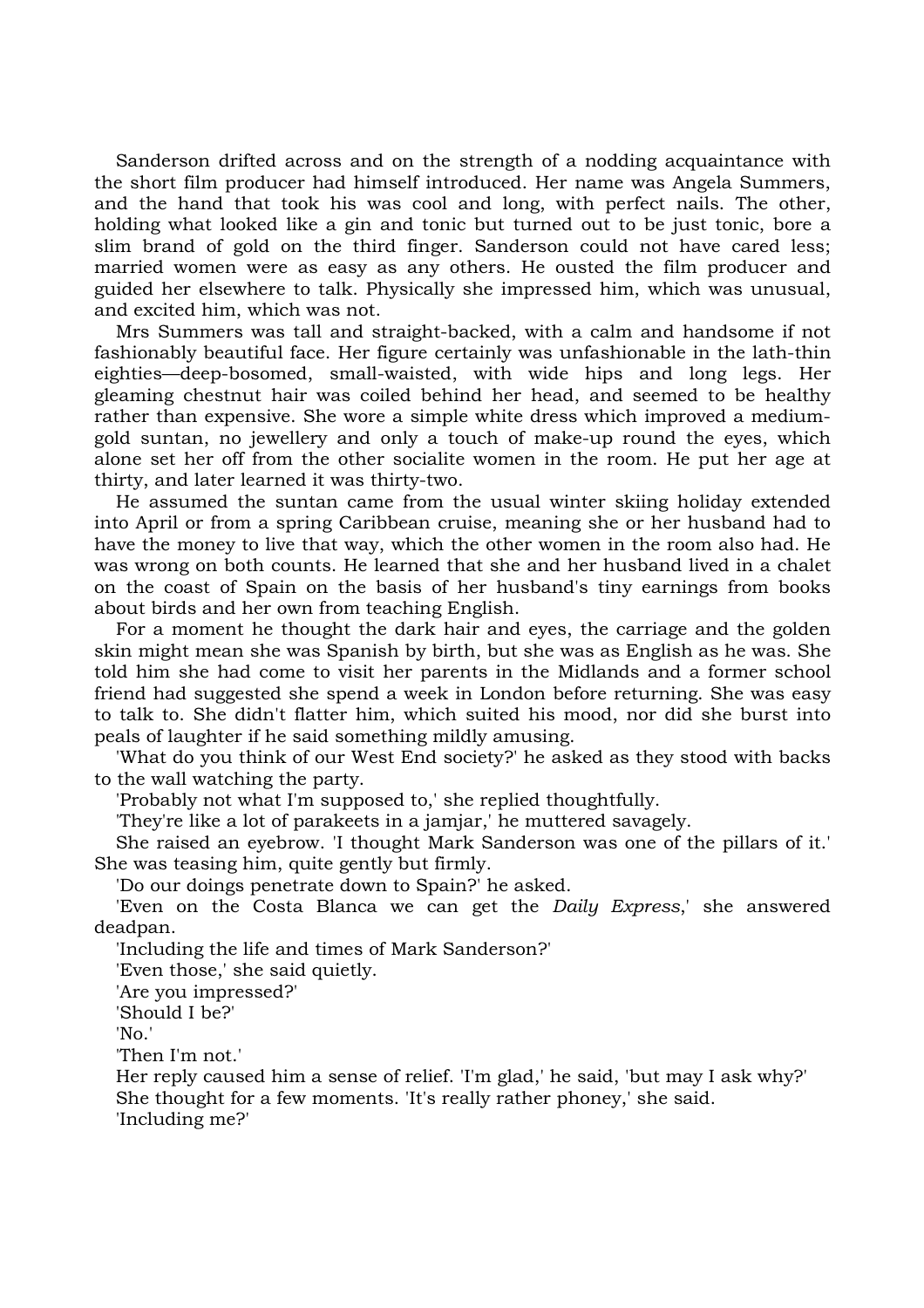He was glancing down at the gentle rise and fall of her breasts under the simple white cotton when she looked round at him.

 'I don't know,' she said seriously. 'I suspect that given half a chance you might be quite a nice person.'

The reply caught him off balance.

 'You could be wrong,' he snapped, but she just smiled tolerantly as to a fractious small boy.

 Her friends came to reclaim her a few minutes later, gushed to Sanderson and prepared to leave. On the way to the lobby he whispered a request to take her out to dinner the following night. He had not asked in that way for years. She made no arch rejoinder about the dangers of being seen out with him, assuming he would take her where there were no photographers. She considered the request for a moment, then said, 'Yes, I think I'd like that.'

 He thought about her all that night, ignoring the bony and hopeful model he had found at Annabel's in the small hours, lying awake, staring at the ceiling, his mind filled with a fantasy vision of gleaming chestnut hair on the pillow beside him and soft, golden skin under his touch. He was prepared to bet she slept calmly and quietly, as she seemed to do everything else. He moved his hand across the darkness to caress the model's bosom, but found only a diet-starved puppy's ear and an exaggerated gasp of feigned arousal. He went into the kitchen and brewed coffee, drinking it in the darkened sitting room. He was still sitting there looking out over the trees of the park when the sun rose over distant Wanstead marshes.

 A week is not long to have an affair, but it can be enough to change a life, or two, or even three. The next evening he called for her and she came down to the car. She wore her hair piled high on top of her head, a white ruffled blouse with leg-of-mutton sleeves ending in a froth of lace at the wrists, a wide cinch belt and black maxi-skirt. The outfit gave her an old-fashioned Edwardian air that he found exciting because it was in contrast to his own private thoughts about her of the night before.

 She talked simply but with intelligence and listened well when he talked about his business, which he seldom did with women. As the evening wore on he became aware that what he already felt for her was not a passing attraction, nor even simple lust. He admired her. She had an inner calmness, a self-composure, a serenity that rested and relaxed him.

 He found himself talking to her more and more freely about things he usually kept to himself—his financial affairs, his boredom with the permissive society that he at once despised and used like a bird of prey. She seemed not so much to know as to understand, which is far more important in a woman than mere knowledge. They were still talking quietly at the corner table after midnight when the restaurant wanted to close. She declined in the nicest possible way to come up to his penthouse for a nightcap, which had not happened to him in years.

 By the midweek he was admitting to himself that he was smitten like a seventeen-year-old boy. He asked her what her favourite perfume was, and she told him it was Miss Dior, of which she sometimes permitted herself a quarter ounce duty free on the plane. He sent a minion to Bond Street and that evening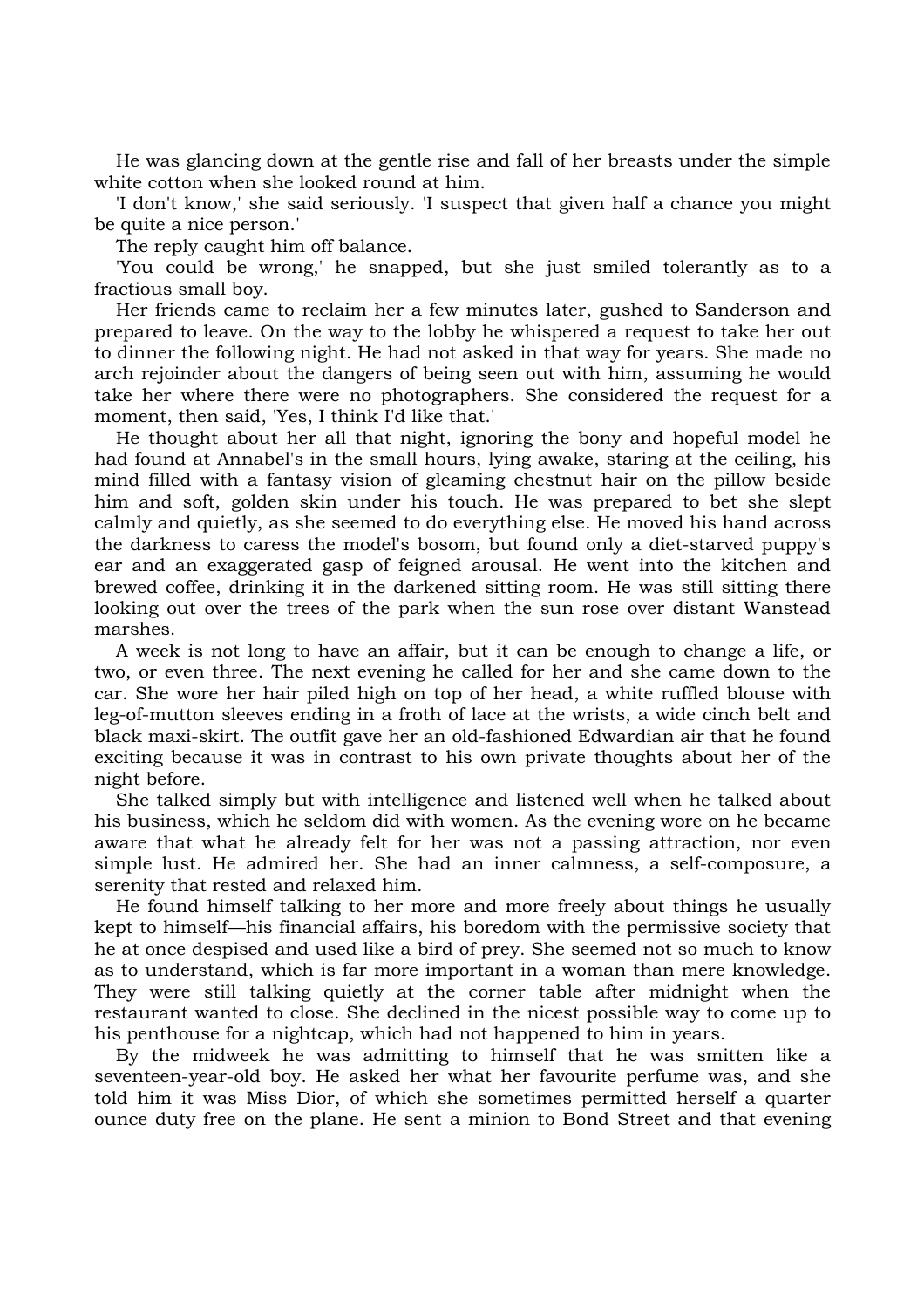gave her the largest bottle in London. She accepted it with unaffected pleasure, and then immediately protested at the size of it.

'It's far too extravagant,' she told him.

He felt embarrassed. 'I wanted to give you something special,' he said.

'It must have cost a fortune,' she said severely.

'I really can afford it, you know.'

 'That may be so, and it's very nice, but you mustn't go buying me things like that again. It's sheer extravagance,' she told him with finality.

 He rang up his Worcestershire manor before the weekend and had the heating in the pool turned on, and on the Saturday they motored down for the day and swam, despite the chill May wind that forced him to have the sliding glass screens wheeled round three sides of the pool. She appeared from the dressing rooms in a one-piece swimsuit of white towelling and the sight of her took his breath away. She was, he told himself, a magnificent woman, in every sense.

 Their last evening out was on the eve of her departure for Spain. In the darkness of the Rolls parked in a side street round the block from where she was staying they kissed for a long time, but when he tried to slip his hand down her frock she gently and firmly removed it and put it back in his lap.

 He proposed to her that she leave her husband, divorce him and that they marry. Because he was evidently very serious she took the suggestion seriously, and shook her head.

'I couldn't do that,' she said.

 'I love you. Not just passingly, but absolutely and completely. I'd do anything for you.'

 She gazed forward through the windscreen at the darkened street. 'Yes, I think you do, Mark. We shouldn't have gone this far. I should have noticed earlier and stopped seeing you.'

'Do you love me? Even a little.'

'It's too early to say. I can't be rushed like that.'

'But could you love me? Now or ever?'

Again she had the womanly sense to take the question completely seriously.

 'I think I could. Or rather, could have loved you. You're not anything like you and your reputation try to make you out to be. Underneath all the cynicism you're really rather vulnerable, and that's nice.'

'Then leave him and marry me.'

'I can't do that. I'm married to Archie and I can't leave him.'

 Sanderson felt a surge of anger at the faceless man in Spain who stood in his way. 'What's he got that I can't offer you?'

 She smiled a trifle ruefully. 'Oh, nothing. He's really rather weak, and not very effectual…'

'Then why not leave him?'

'Because he needs me,' she said simply.

'I need you.'

 She shook her head. 'No, not really. You want me, but you can get by without me. He can't. He just hasn't the strength.'

 'It's not just that I want you, Angela. I love you, more than anything else that's ever happened to me. I adore you, and I desire you.'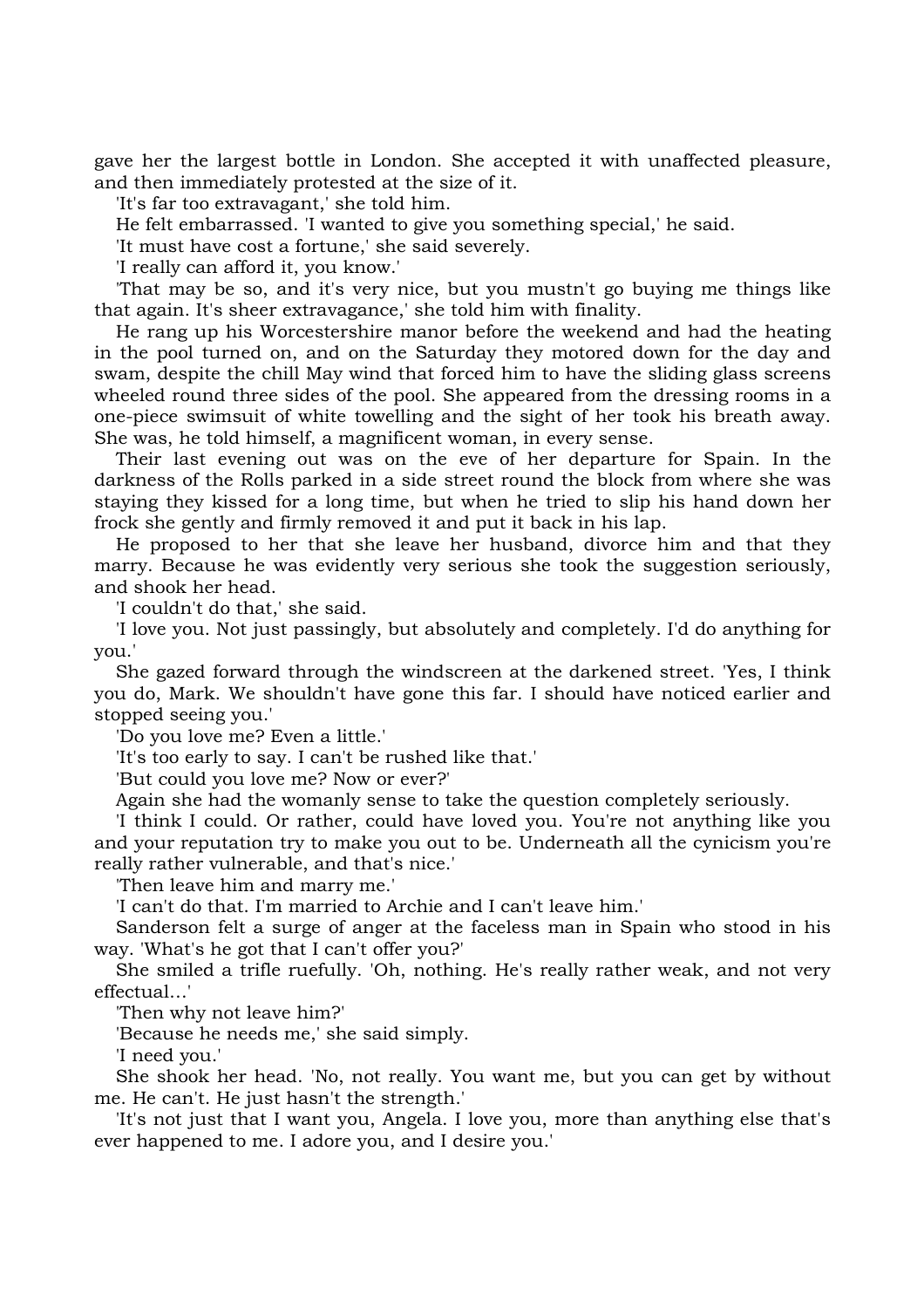'You don't understand,' she said after a pause. 'Women love to be loved and adore to be adored. They desire to be desired, but more than all these together a woman needs to be needed. And Archie needs me, like the air he breathes.'

Sanderson ground his Sobranie into the ashtray.

'So, with him you stay… *until death us do part*,' he grated.

 She didn't rise to the mockery but nodded and turned to stare at him. 'Yes, that's about it. Till death us do part. I'm sorry, Mark, but that's the way I am. In another time and another place, and if I weren't married to Archie, it might have been different, probably would. But I am married to my husband, and that's the end of it.'

 The following day she was gone. He had his chauffeur drive her to the airport to catch the Valencia plane.

 There are very fine gradations between love and need and desire and lust, and any one can turn into an obsession in a man's mind. In Mark Sanderson's all four did, and the obsession grew with the mounting loneliness as May turned into June. He had never been baulked in anything before, and like most men of power had developed over a decade into a moral cripple. For him there were logical and precise steps from desire to determination, to conception, to planning, to execution. And they inevitably ended in acquisition. In early June he decided to acquire Angela Summers, and the phrase that ran incessantly through his mind when he studied the stage of conception of the method was from the Book of Common Prayer.

 Till death us do part. Had she been a different woman, impressed by wealth, luxury, power, social standing, there would have been no problem. For one thing he could have dazzled her with wealth to get her; for another she would have been a different woman and he would not have been so obsessed by her. But he was going round in a circle, and the circle would lead to madness, and there was only one way to break it.

 He rented a small flat in the name of Michael Johnson, contacting the letting agents by telephone and paying a month's rent and a month's deposit in cash by registered mail. Explaining he would be arriving in London in the small hours of the morning, he arranged for the key to be left under the door-mat.

 Using the flat as a base, he telephoned one of the no-questions-if-it's-legal private inquiry agencies in London and stated what he wanted. Hearing the client wished to remain anonymous, the bureau needed money in advance. He sent them £500 in cash by special delivery.

 One week later a letter came to Mr Johnson stating the commission had been completed and the account balance was another £250. He sent it by post, and three days later received the dossier he wanted. There was a potted biography, which he skimmed through, a portrait taken from the flyleaf of a book about birds of the, Mediterranean, long since out of print after selling a few score of copies, and several photos taken with a telephoto lens. They showed a small, narrowshouldered man with a toothbrush moustache and a weak chin. Major Archibald Clarence Summers—'He would have to keep the Major,' thought Sanderson savagely—expatriate British officer living in a small villa half a mile back from the coast outside an undeveloped Spanish coastal village in Alicante province, halfway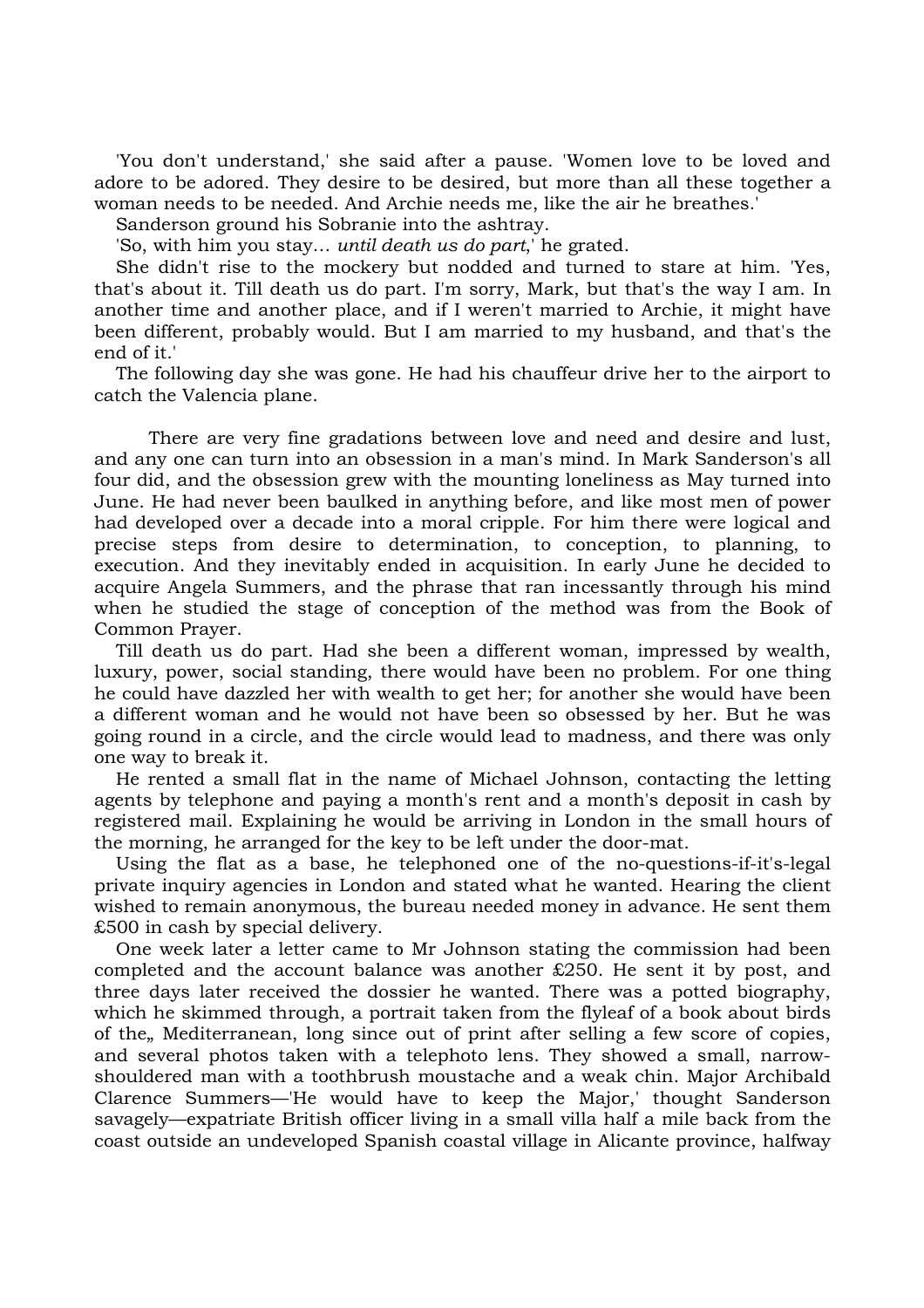between Alicante and Valencia. There were several shots of the villa. There was finally a rundown on the way of life of the villa, the morning coffee on the tiny patio, the wife's morning visits to the Castillo to teach English to the Contessa's three children, her inevitable afternoon's sunning and swimming on the beach between three and four while the major worked on his notes about birds of the Costa Blanca.

 He started the next stage by informing the staff at his office that he would be staying at home until further notice, but that he would be in daily contact by phone. His next step was to change his appearance.

 A small hairdresser advertising in *Gay News* was most helpful in this regard, cutting Sanderson's longish hair to a very 'butch' crew-cut and dying it from its natural dark chestnut to a pale blond. The operation took over an hour, would be good for a couple of weeks and was accompanied by much appreciative cooing from the hairdresser.

 From then on Sanderson made a point of driving straight into the underground car park of his apartment block and taking the lift to the penthouse, avoiding the lobby porter. By telephone from his apartment he secured from a contact in Fleet Street the name and address of one of London's leading archive libraries specializing in contemporary affairs. It contained a superb section of works of reference and a copious collection of newspaper and magazine cuttings. After three days he had obtained a reading ticket in the name of Michael Johnson.

 He began with the master heading of *Mercenaries*. This file contained subfiles and cross-indexes bearing such titles as 'Mike Hoare', 'Robert Denard', 'John Peters' and 'Jacques Schramme'. There were other subfiles on Katanga, Congo, Yemen, Nigeria/Biafra, Rhodesia and Angola. He ploughed through them all. There were news reports, magazine articles, commentaries, book reviews and interviews. Whenever a book was mentioned, he noted the name, went to the general library section, withdrew the volume and read it. These included such titles as *History of Mercenaries* by Anthony Mockler, *Congo Mercenary* by Mike Hoare and *Firepower* which dealt exclusively with Angola.

 After a week a name began to emerge from this welter of snippets. The man had been in three campaigns and even the most notorious of the authors appeared to speak warily of him. He gave no interviews and there was no photograph of him on file. But he was English. Sanderson had to gamble that he was still somewhere in London.

 Years earlier, when taking over a company whose main assets were in blue-chip property, Sanderson had acquired a small menu of other commercial firms which included a cigar merchant, a film-processing laboratory and a literary agency. He had never bothered to be shot of them. It was the literary agency which found the private address of the author of one of the memoirs that Sanderson had read in the library.

 The man's original publisher had no reason to be suspicious and the address was the same as the one to which the slim royalty cheques had once been sent.

 When the property tycoon visited the mercenary/author, on the pretext of being from the man's own publishers, he found a man long gone to seed and drink, over the hill, living on his memories. The former mercenary hoped that the visit might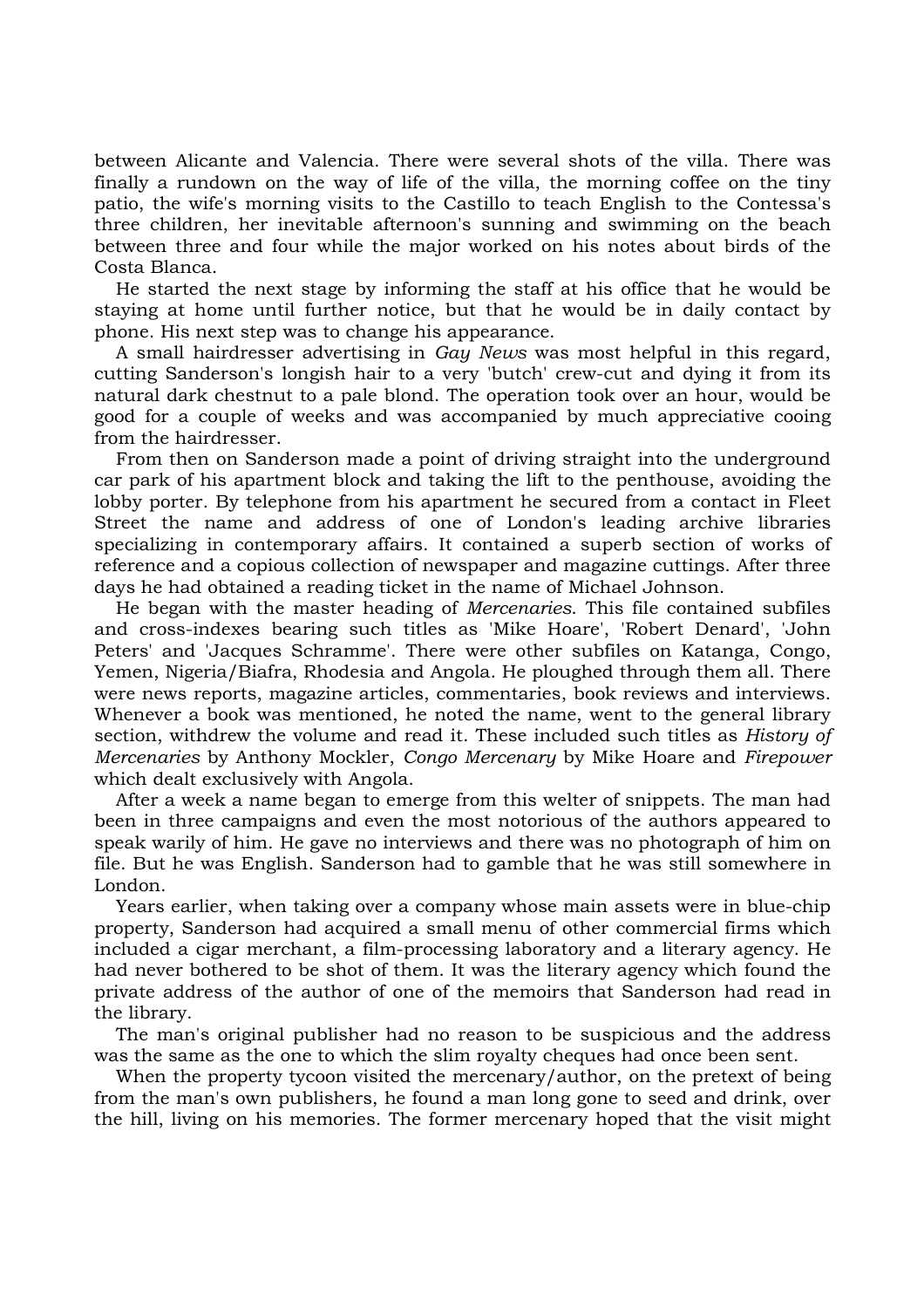herald a reprint and further royalties, and was plainly disappointed when he learned it did not. But he brightened at the mention of an introduction fee.

 Sanderson, passing himself off as Mr Johnson, explained his firm had heard a certain former colleague of the ex-mercenary might be thinking of publishing his own story. They would not want another firm to get the rights. The only problem was the man's whereabouts…

When the ex-mercenary heard the name, he grunted.

'So he's going to come clean, is he?' he said. 'That surprises me.'

 He was unhelpful until his sixth large whisky and the feel of a bundle of notes in his hand. He scribbled on a piece of paper and handed it to Sanderson.

'When the bastard's in town he always drinks there,' he said.

 Sanderson found the place that evening, a quiet club behind Earl's Court. On the second evening his man came in. Sanderson had seen no picture of him, but there was a description in one of the mercenary memoirs, including the scar on the jaw, and the barman greeted the man by a first name which also fitted. He was rangy, wide-shouldered and looked very fit. In the mirror behind the bar Sanderson caught a glimpse of brooding eyes and a sullen mouth over the pint of beer. He followed the man home to a block of flats 400 yards away.

 When he knocked on the door ten minutes after watching the light go on from the street, the mercenary was in a singlet and dark slacks. Sanderson noted that before opening up, he had killed the light in his own hallway and left himself in shadow. The light in the corridor illuminated the visitor.

'Mr Hughes?' asked Sanderson.

The man raised an eyebrow. 'Who wants to know?'

'My name is Johnson, Michael Johnson,' said Sanderson.

'Warrant card,' said Hughes peremptorily.

'Not fuzz,' said Sanderson. 'Private citizen. May I come in?'

'Who told you where to find me?' asked Hughes, ignoring the question.

 Sanderson gave him the name of his informant. 'Not that he'll remember in twenty-four hours,' he added. 'He's too boozed up to remember his own name these days.'

 A hint of a smile appeared at the corner of Hughes's mouth, but there was no humour in it.

 'Yeah,' he said, 'that fits,' and jerked his head towards the interior. Sanderson moved past him into the living room. It was sparsely and shabbily furnished, in the manner of a thousand rented premises in that area of London. There was a table in the centre of the floor. Hughes, following behind, gestured him to sit at it.

Sanderson sat down and Hughes took a chair opposite him.

'Well?'

'I want a job done. A contract. What I believe is called a hit.'

Hughes stared at him without change of expression.

'Do you like music?' he asked at last. Sanderson was startled. He nodded.

 'Let's have some music,' said Hughes. He rose and went to a portable radio standing on a table near the bed in the corner. As he switched on the set he also fumbled under the pillow. When he turned round Sanderson was staring into the muzzle of a Colt .45 automatic. He swallowed and breathed deeply. The volume of the music swelled as Hughes turned the radio up. The mercenary reached into the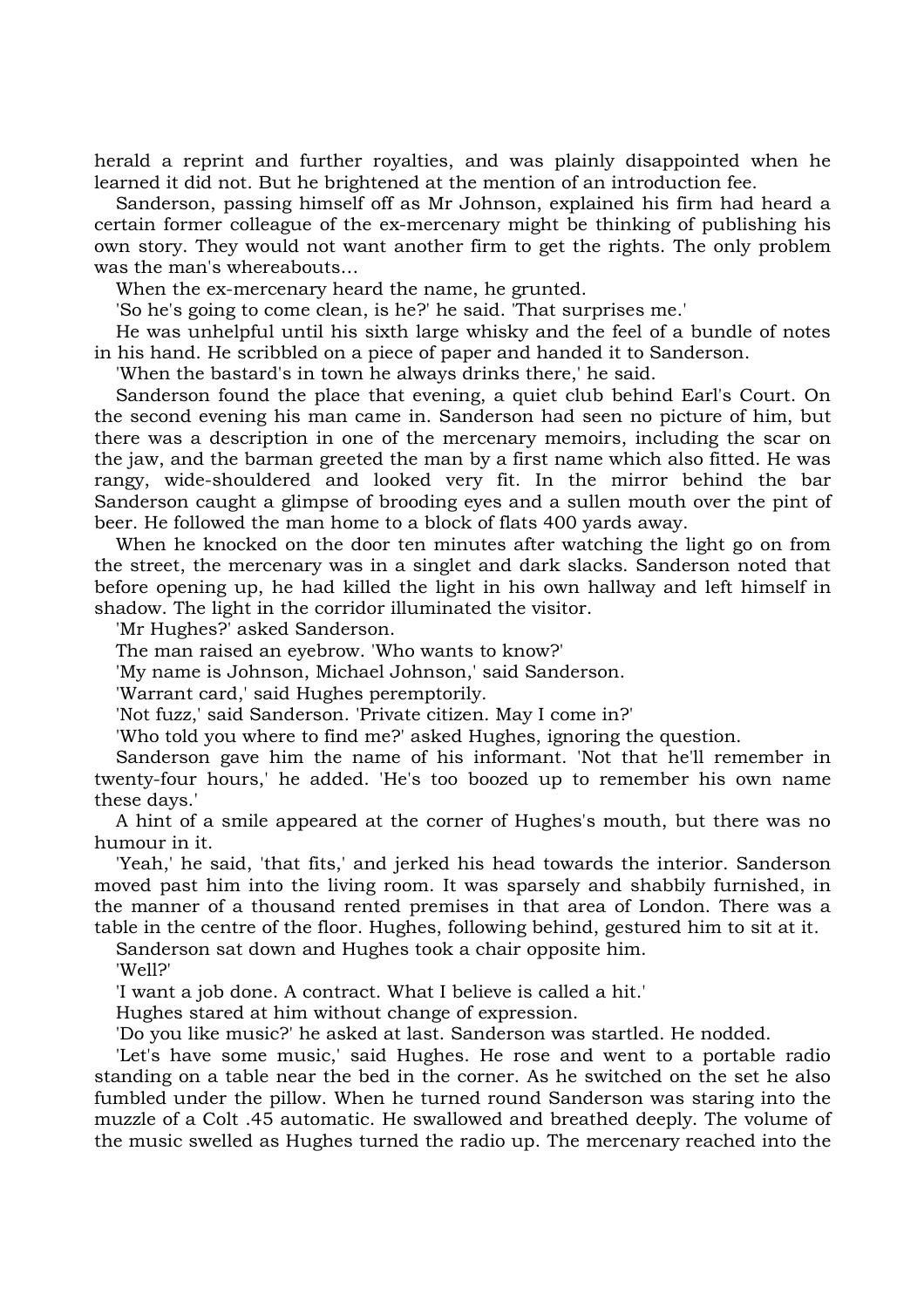bedside drawer, his eyes still on Sanderson above the muzzle. He withdrew a notepad and pencil and returned to the table. One-handed he scribbed a single word on the sheet and turned it to Sanderson. It just said: *Strip*.

 Sanderson's stomach turned over. He had heard men like this could be vicious. Hughes gestured with his gun that Sanderson should move away from the table, which he did. Sanderson dropped his jacket, tie and shirt on the floor. He wore no vest. The gun gestured again, downwards; Sanderson unzipped his fly and let his trousers fall. Hughes watched without a trace of expression. Then he spoke.

 'All right, get dressed,' he said. With the gun still in his hand, but pointing at the floor, he crossed the room and turned the music from the radio lower. Then he came back to the table.

 'Toss me the jacket,' he said. Sanderson, with his trousers and shirt back on, laid it on the table. Hughes patted the limp jacket.

 'Put in on,' he said. Sanderson did so. Then he sat down again. He felt he needed to. Hughes sat opposite him, laid his automatic on the table near his right hand and lit a French cigarette.

'What was all that about?' asked Sanderson. 'Did you think I was armed?'

Hughes shook his head slowly.

 'I could see you weren't,' he said, 'but if you had been wired for sound I'd have tied the mike flex round your balls and sent the recording to your employer.'

 'I see,' said Sanderson. 'No hardware, no tape-recorder, and no employer. I employ myself; sometimes others. And I'm serious. I need a job done, and I'm prepared to pay well. I'm also very discreet. I have to be.'

 'Not enough for me,' said Hughes. 'Parkhurst is full of hard men who trusted punters with more mouth than sense.'

 'I don't want you,' said Sanderson evenly. Hughes raised an eyebrow again. 'I don't want anybody who lives in Britain or has roots here. I live here myself; that's enough. I want a foreigner for a foreign job. I want a name. And I'm prepared to pay for that name.'

 From his inside pocket he drew a wad of fifty brand-new £20 notes and laid them on the table. Hughes watched, expressionless. Sanderson split the pile in two, pushed one pile towards Hughes and carefully tore the other pile in half. He put one sheaf of twenty-five half-notes back in his pocket.

 'The first five hundred is for trying,' he said, 'the second half is for succeeding. By which I mean the *name* must meet me and agree to take the job. Don't worry; it's not complex. The target is no one famous, a complete nonentity.'

Hughes eyed the £500 in front of him. He made no move to pick it up.

 'I may know a man,' he said. 'Worked with me years ago. I don't know if he still works. I'd have to find out.'

'You could call him,' said Sanderson. Hughes shook his head.

 'Don't like international phone lines,' he said. 'Too many are on tap. Especially in Europe these days. I'd have to go over and see him. That would cost two hundred more.'

'Agreed,' said Sanderson. 'On delivery of the name.'

'How do I know you won't cheat me?' asked Hughes.

 'You don't,' said Sanderson. 'But if I did, I think you'd come after me. I really don't need that. Not for seven hundred.'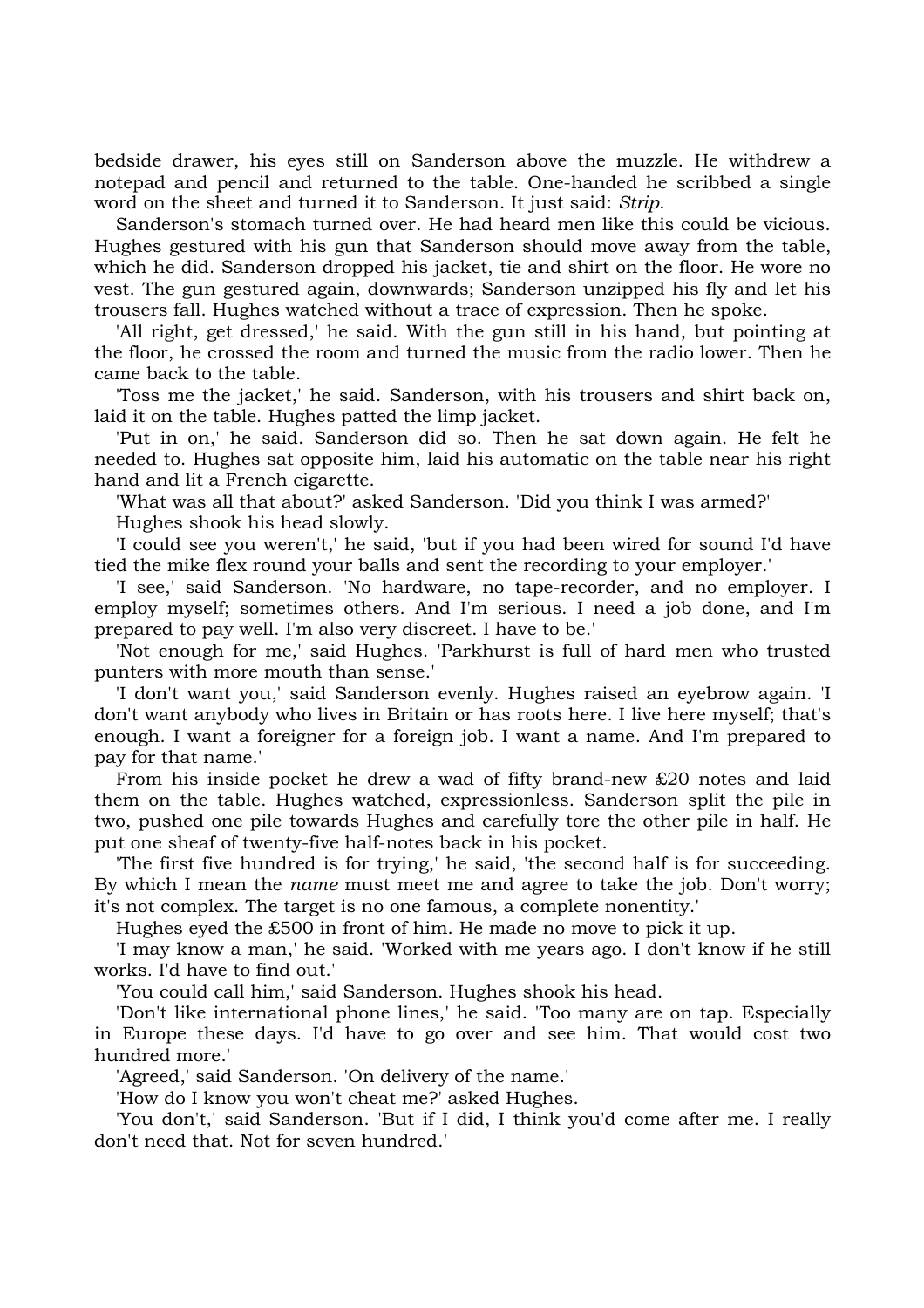'How do you know I won't cheat you?'

 'Again, I don't,' said Sanderson. 'But I'll find my hard man eventually. And I'm rich enough to pay for two contracts as opposed to one. I don't like being conned. Point of principle, you see.'

 For ten seconds the two men stared at each other. Sanderson thought he might have gone too far. Then Hughes smiled again, broadly this time, with genuine appreciation. He scooped up the £500 in whole notes and the other sheaf of halfnotes.

 'I'll get you your name,' he said, 'and set up the rendezvous. When you've met the name and agreed the deal, you mail me the other half of the bundle, plus two hundred for expenses. Poste restante, Earl's Court post office, name of Hargreaves. Ordinary mail, well-sealed envelope. Not registered. If not within one week of the rendezvous, my mate will be alerted that you're a welsher, and he'll break off. OK?'

Sanderson nodded. 'When do I get the name?'

'In a week,' said Hughes. 'Where can I contact you?'

'You don't,' said Sanderson. 'I contact you.'

Hughes was not offended. 'Call the bar I was in tonight,' he said. 'At ten p.m.'

 Sanderson made his call at the agreed hour one week later. The barman answered, and then Hughes came on the line.

 'There's a café in the Rue Miollin in Paris where the kind of people you want get together,' he said. 'Be there next Monday at noon. The man will recognize you. Read that day's *Figaro*, with the headline facing towards the room. He will know you as Johnson. After that it's up to you. If you are not there on Monday he will be there at noon on Tuesday and Wednesday. After that it's blown. And take cash with you.'

'How much?' asked Sanderson.

'About five thousand pounds, to be on the safe side.'

'How do I know it won't be a straight stick-up?'

 'You won't,' said the voice, 'but he won't know whether you have a bodyguard elsewhere in the bar.' There was a click and the dead phone buzzed in his hand.

 He was still reading the back page of the *Figaro* at five past twelve the following Monday in the café in the Rue Miollin, seated with his back to the wall, when the chair in front of him was drawn back and a man sat down. He was one of those who had been at the bar for the past hour.

'Monsieur Johnson?'

 He lowered the paper, folded it and placed it by his side. The man was tall and lanky, black-haired and -eyed, a lantern-jawed Corsican. The pair talked for thirty minutes. The Corsican gave his name only as Calvi, which was in fact the town of his birth. After twenty minutes Sanderson passed across two photographs. One was of a man's face, and on the back was typewritten: 'Major Archie Summers, Villa San Crispin, Playa Caldera, Ondara, Alicante'. The other was of a small white-painted villa with canary-yellow shutters. The Corsican nodded slowly.

'It must be between three and four in the afternoon,' said Sanderson.

The Corsican nodded. 'No problem,' he said.

 They talked for a further ten minutes about money matters, and Sanderson handed over five wads of notes, £500 in each. Foreign jobs come more expensive,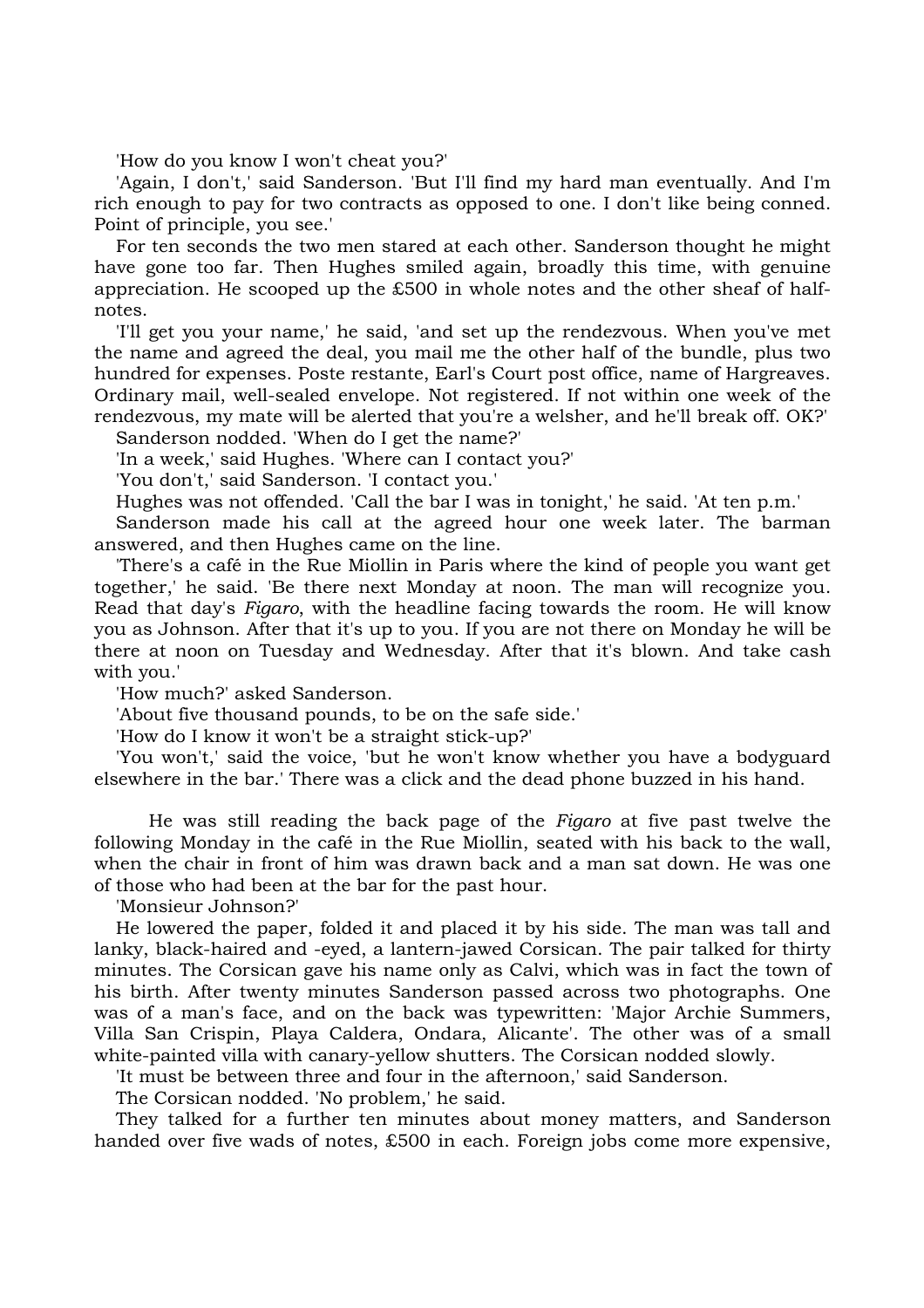the Corsican explained, and the Spanish police can be extremely inhospitable to certain kinds of tourists. Finally Sanderson rose to leave.

'How long?' he asked.

The Corsican looked up and shrugged. 'A week, two, maybe three.'

'I want to know the moment it is done, you understand?'

 "Then you have to give me some way of contacting you,' said the gunman. For answer the Englishman wrote a number on a slip of paper.

 'In one week's time, and for three weeks after that, you can ring me between seven-thirty and eight in the morning at this number in London. Don't try to trace it, and don't fail at the job.'

 The Corsican smiled thinly. 'I shall not fail, because I want the other half of the money.'

 'One last thing,' said the client, 'I want not a trace left behind, nothing that links back to me. It must look like a local burglary that went wrong.'

 The Corsican was still smiling. 'You have your reputation to consider, Monsieur Johnson. I have my life, or at least thirty years in Toledo Penal. There will be no traces, no comebacks.'

 When the Englishman had gone Calvi left the café, checked to see he was not followed, and spent two hours on the terrace of another café in the city centre, lost in thought in the early July sunshine, his mind on the problems of his job. The contract itself presented little trouble, a straight shooting of an unsuspecting pigeon. The problem was getting the gun safely into Spain. He could take it on the train from Paris to Barcelona and risk the customs check, but if he *were* caught it would be by the Spanish police, not the French, and they have old-fashioned attitudes towards professional gunmen. Airplanes were out—thanks to international terrorism every flight out of Orly was minutely checked for firearms. He still had contacts in Spain from his old OAS days, men who preferred to live along the coast between Alicante and Valencia rather than risk returning to France, and he reckoned he could get a shooter on loan from one of them. But he decided to avoid them all, for with nothing to do in exile they were too likely to gossip.

 Finally the Corsican rose, paid his bill and went shopping. He spent half an hour at the inquiry desk in the Spanish tourist office, and another ten minutes in the office of Iberia Airlines. He finished his shopping in a bookshop and stationers in the Rue de Rivoli and went back to his flat in the suburbs.

 That evening he rang the Hotel Metropol, the best in Valencia, and booked two single rooms for one night only, a fortnight hence, in the name of Calvi and the name on his own passport. Over the phone he introduced himself as Calvi, and agreed to confirm the bookings in writing at once. He also booked a return air ticket from Paris to Valencia, arriving on the evening for which he had made the hotel reservation, and returning to Paris the following evening.

 While the telephone call to Valencia was coming through he had already written his letter of confirmation to the hotel. It was short and to the point. It confirmed the two bookings and added that as the signatory, M. Calvi, would be travelling constantly until his arrival in Valencia, he had ordered a book on the history of Spain to be sent forward to him, care of the Hotel Metropol, from Paris, and asked the hotel to be kind enough to hold it until his arrival.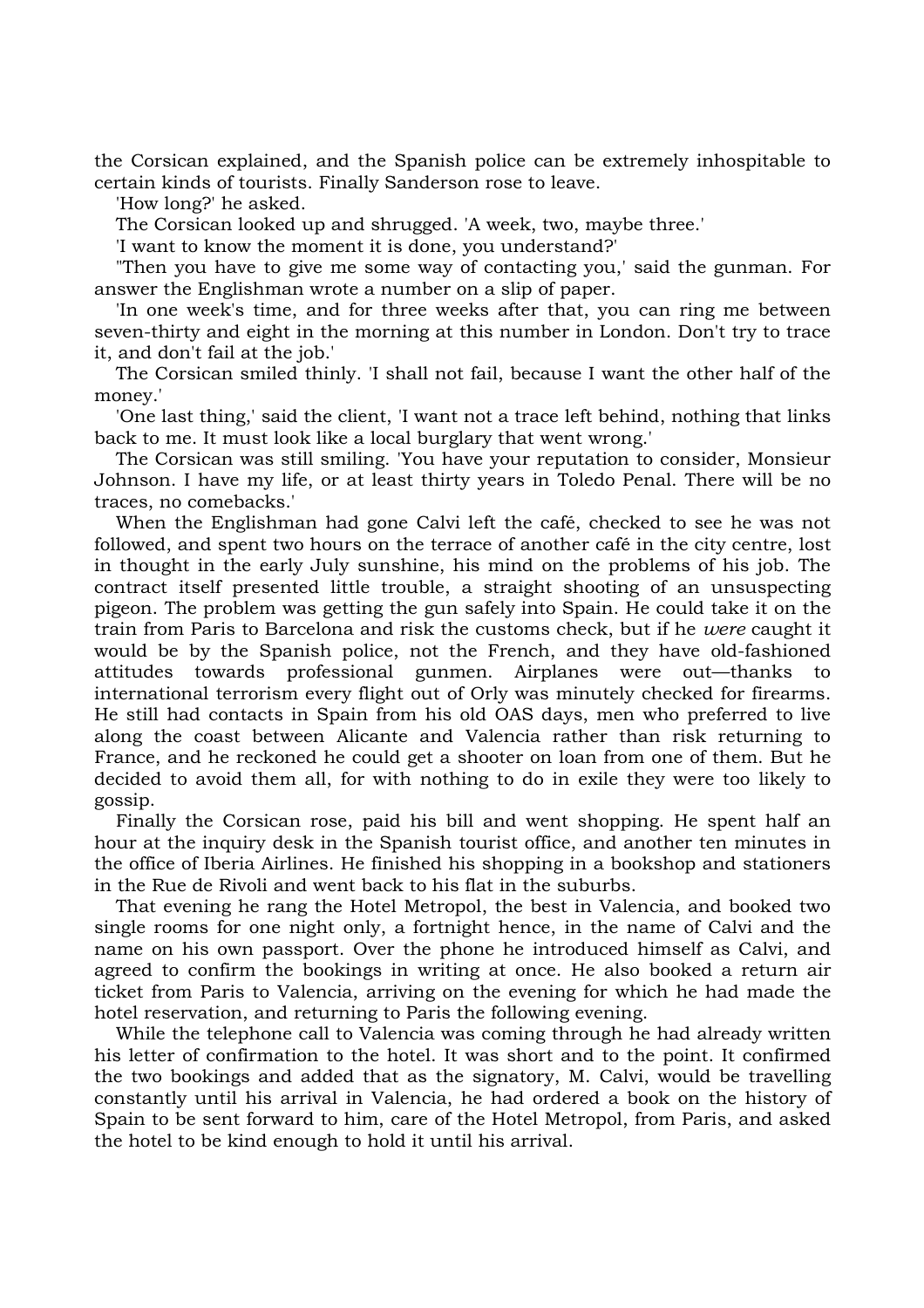Calvi estimated that if the book were intercepted and opened the moment he inquired for it under his real name the expression on the clerk's face would indicate there was something wrong and give him time to get away. Even if he were caught, he could claim to be an innocent party doing a favour for a friend and with no suspicion of any ulterior motive in the absent Calvi's request.

 With the letter signed left-handed in the name of Calvi, sealed and stamped for posting, he went to work on the book he had bought that afternoon. It was indeed a history of Spain, expensive and heavy, on fine quality paper, with plenty of photographs which gave it added weight.

 He bent back the two covers and held them together with an elastic band. The intervening 400 pages he secured as a block to the edge of the kitchen table with two carpenter's clamps.

 Onto his block of paper he began to work with the thin, razor-sharp scalpel acquired the same afternoon. He sliced away for almost an hour until a square, set 1,5 inches into the area of the page from each edge, had been cut out, forming a box 7 inches by 6 inches and 3 inches deep. The insides of this hollow square he daubed thickly with a tacky glue, and smoked two cigarettes while waiting for the glue to dry. When it was hard the 400 pages would never open again.

 A cushion of foam rubber, cut to size, went into the hollow to replace the IV2 pounds of paper which had been cut out and which he had weighed on the kitchen scales. He dismantled the slim Browning 9-mm automatic he had acquired on a trip into Belgium two months earlier when he had used and thrown into the Albert Canal his previous gun, a Colt .38. He was a careful man, and never used the same shooter twice. The Browning had had the tip of its barrel exposed to half an inch, and the barrel's end tooled to take a silencer.

 A silencer on an automatic is never truly quiet, despite the efforts of the soundeffects men in television thrillers to pretend it is. Automatics, unlike revolvers, do not have a closed breech. As the bullet leaves the barrel the automatic's jacket is forced backwards to expel the spent cartridge and inject a fresh one. That is why they are called automatics. But in that split second as the breech opens to expel the used shell, half the noise of the explosion comes out through the open breech, making a silencer on the end of the barrel only 50 per cent effective. Calvi would have preferred a revolver with its breech closed during firing, but he needed a flat gun to go into the cavity in the book.

 The silencer he laid beside the parts of the Browning was the largest component, 6,5 inches long. As a professional he knew the champagne-cork-sized silencers shown on television are as much use as a hand-held fire extinguisher to put out Mount Vesuvius.

 Arranged side by side on top of the rubber cushion, the five parts, including silencer and magazine, would not quite fit, so he smacked the magazine into the automatic's handle to save space. He marked out the beds of the four components with a felt-nib pen and began to cut into the foam rubber with a fresh scalpel. By midnight the parts of the gun lay peacefully in their foam beds, the long silencer vertical, parallel to the book's spine, the barrel, butt and jacket breech in three horizontal rows from top to bottom of the page.

 He covered the assembly with a thin sheet of foam rubber, daubed the insides of the front and back cover with more glue and closed the book. After an hour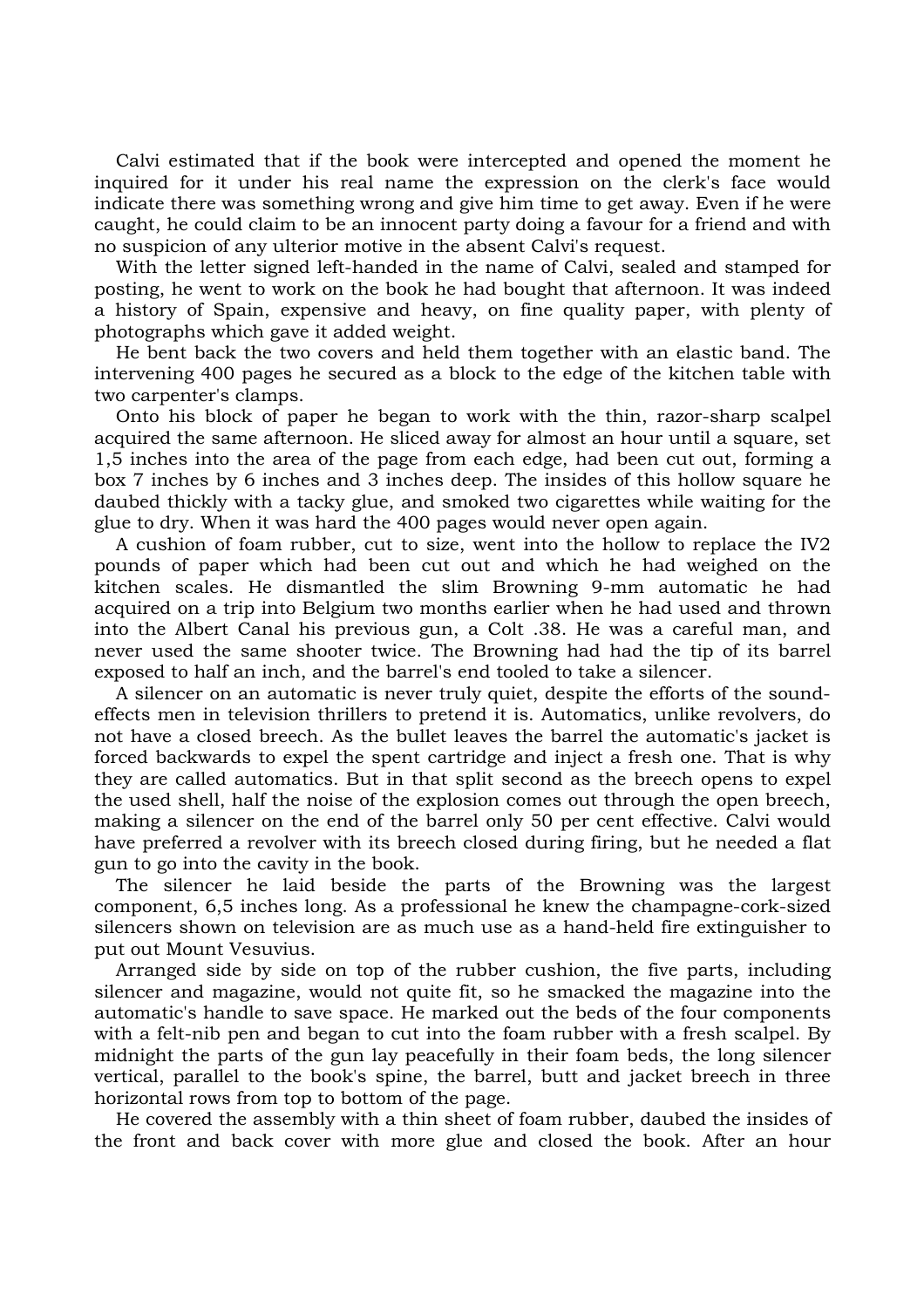pressed between the floor and an upturned table, the book was a solid block that would need a knife to prise it open. He weighed it again. It was just half an ounce heavier than the original.

 Finally he slid the history of Spain into an open-ended envelope of strong polythene, such as publishers of high-quality books use to protect the dust covers from dirt and scratching. It fitted snugly, and he bonded the open end of the envelope together with the blade of his switch-knife, heated over the gas stove. Should his parcel be opened, he hoped and expected the examiner would be content to assure himself through the transparent polythene that the contents were indeed a harmless book, and reseal the parcel.

 He placed the book inside a large padded envelope of the kind books are sent in, sealed only by a metal clip which can be opened by simply bending the soft metal lugs through the hole in the envelope's flap. With a do-it-yourself printing set he devised a stick-on label in the name of a well-known book store, and typed the name and address of the consignee—Monsieur Alfred Calvi, Hotel Metropol, Calle de Jativa, Valencia, Espagne. With the same printing set he made up a stamp and daubed the package with the words 'LIBROS – IMPRESOS – LIVRES.'

 The following morning he mailed the letter by air and the package by surface post, which meant the train and a ten-day delay.

 The Iberia Caravelle drifted into Campo de Manises and touched down as the sun was setting. It was still furiously hot and the thirty passengers, mostly villa owners from Paris arriving for six weeks' vacation, grumbled at the usual baggage delays in the customs shed.

 Calvi carried one medium-sized suitcase as hand baggage. It was opened and inspected carefully, then he was out of the airport building and into the open air. First he wandered over to the airport car park and was glad to see that a large area of it was screened by trees from the airport buildings. The cars stood in rows beneath the trees, waiting for their owners. He decided to return the next morning and take his transport from there. Then he took a taxi into town.

 The clerk at the hotel was more than helpful. As soon as the Corsican presented himself and his passport, the desk clerk recalled the booking, the letter of confirmation written by M. Calvi, and dived into the back office to emerge with the package containing the book. The Corsican explained that unfortunately his friend Calvi would not be joining him, but that he would obviously settle both room bills when he left the following morning. He produced a letter from the absent Calvi authorizing him to take receipt of the book awaiting collection. The clerk glanced at the letter, thanked the Corsican for offering to settle both the room bills, and handed over the package.

 In his room Calvi checked the padded envelope. It had been opened, the metal staples had been bent together to pass through the sealing aperture, and then bent back again. The blob of glue he had placed on one of the metal lugs was missing. But inside, the book was still untouched in its polythene wrapper, for it would have been impossible to open the polythene without tearing or distorting it.

 He opened it, forced the book covers apart with the blade of his penknife and extracted the parts of the gun. These he assembled back together, screwed on the silencer and checked the shells in the magazine. They were all there — his special slugs, with half the explosive removed to cut down the noise to a low crack. Even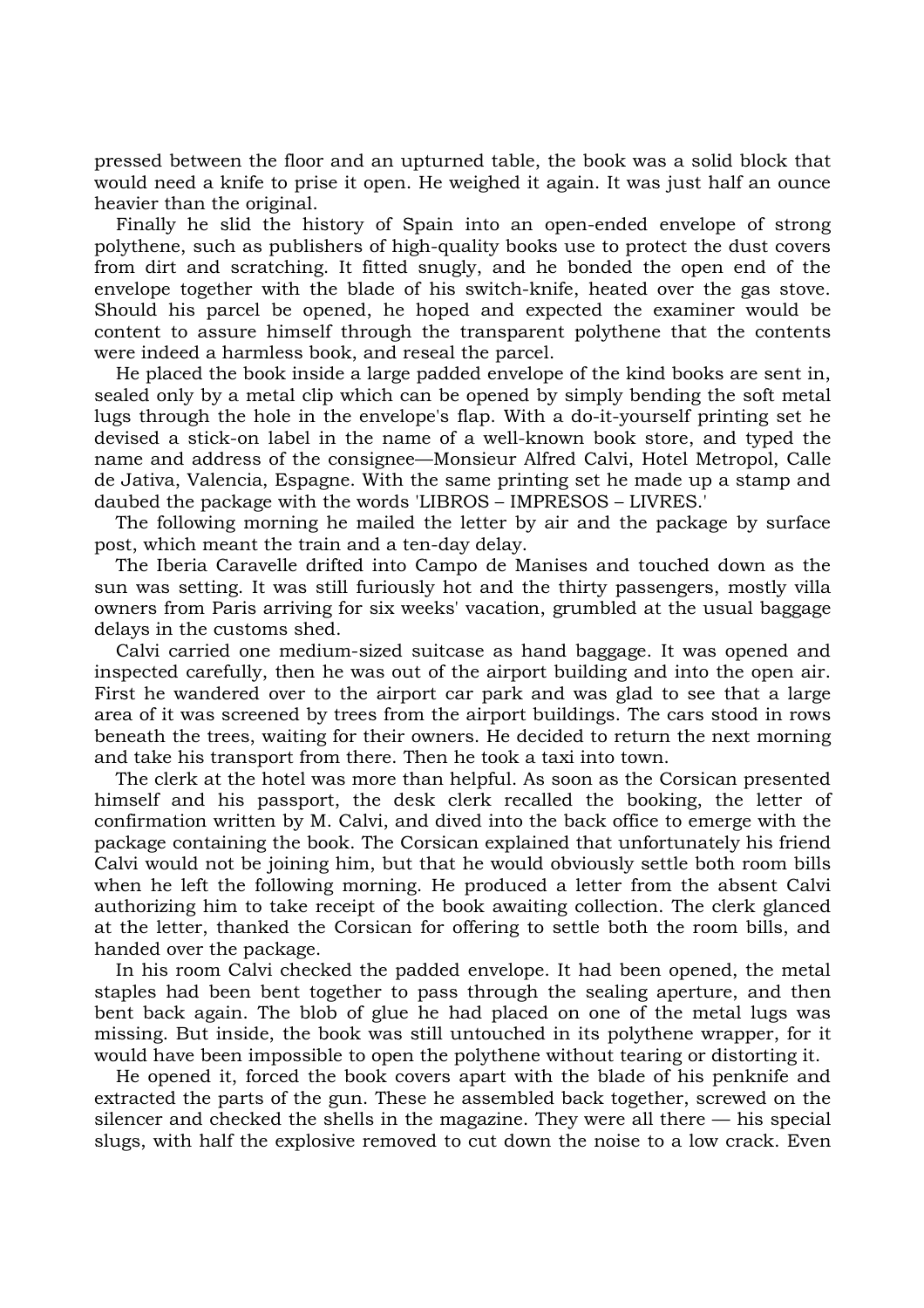with half the usual power behind it, a 9-mm slug still goes straight into a human head at 10-foot range, and Calvi never fired at more than 10 feet on a job.

 He locked the gun into the bottom of the wardrobe, pocketed the key and smoked a cigarette on the balcony, gazing out at the bullring in front of the hotel and thinking of the day ahead. At nine he came down, still in his dark grey suit (from one of Paris's most exclusive tailors) that passed perfectly with the staid atmosphere of the old and expensive hotel. He dined at the Terrassa del Rialto and slept at midnight. From the hotel clerk he learned there was a plane to Madrid at eight in the morning, and he had himself called at six.

 The next morning he checked out at seven and took a taxi to the airport. Standing at the gate he watched a dozen cars arrive, noting the make and number of the car and the appearance of the driver. Seven cars were driven by men without passengers, in what looked like business suits. From the observation terrace of the airport building he watched the passengers stream out to the plane for Madrid, and four of the car drivers were among them. He looked at the notes on the back of an envelope in his hand, and found he had a choice of a Simca, a Mercedes, a Jaguar and a small Spanish Seat, the local version of the Fiat 600.

 After the plane had taken off he went to the men's room and changed from his suit into cream jeans, pale blue sports shirt, and blue zip-fronted nylon windbreaker. The gun he wrapped in a towel and stowed in the soft airline bag he took from his suitcase. The case he checked into left-luggage deposit, confirmed his evening booking for the Paris flight and walked back to the car park.

 He picked the Seat because it is the most common car in Spain and has easy door handles for the car thief. Two men drove into the car park as he waited, and when they had gone he approached the small red beetle of a car. He slipped a metal pipe from his sleeve, slid it over the door handle and jerked downwards. The lock gave with a soft crack. From inside he opened the hood and clipped a wire jumper from the positive battery terminal to the starter motor. Behind the wheel the car started at the touch of a button, and he bowled out of the car park on the road to Valencia and the new seaboard highway N332 south to Alicante.

 It is 92 kilometres or 55 miles from Valencia to Ondara, through the orangegrowing centres of Gandia and Oliva, and he took it easy, making the trip in two hours. The whole coast was blistering in the morning sun, a long ribbon of golden sand dotted with brown bodies and splashing swimmers. Even the heat was ominous, without a breath of wind, and along the sea horizon lay a faint and misty haze.

 As he entered Ondara he passed the Hotel Palmera, where he knew the former secretary of General Raoul Salan, once head of the OAS, still lived with his memories. In the town centre he had no trouble asking the way to Playa Caldera, which he was told by helpful townspeople lay two miles out of town. He drove into the residential sprawl of villas, mainly owned by expatriates, just before noon, and began to cruise, looking for the Villa San Crispin familiar from the long-destroyed photograph. To ask directions to the beach was one thing, to ask them to the villa might stick in someone's memory.

 He found the yellow shutters and the white-painted terra cotta walls just before one o'clock, checked the name marked on a tile set into the pillar by the front gate and parked the car 200 yards farther on. Walking idly, his bag slung over one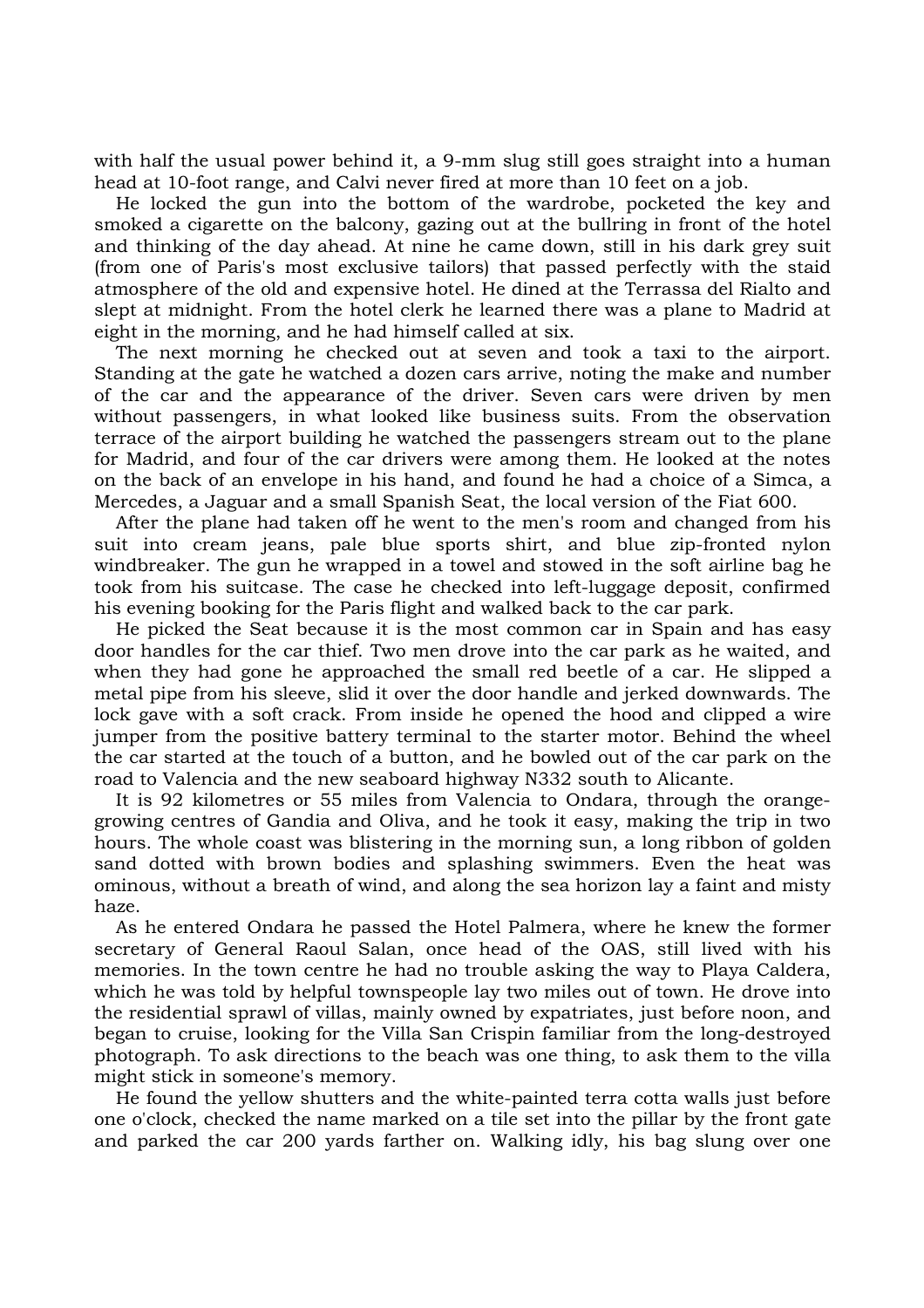shoulder like a tourist heading for the beach, he cased the back entrance. It was easy. From farther up the earth road on which the villa stood, a small footpath led away into a plantation of orange trees behind the row of houses. From the cover of the trees he could see that only a low fence separated the red earth of the orange orchard from the garden and the unshaded patio at the back of the villa with the yellow shutters, and he could see his man pottering about the garden with a watering can. There were french windows leading from the back garden into the main ground-floor room, wide open to allow a draught to blow through, if there should be a breath of wind. He checked his watch—time for lunch, and drove back to Ondara.

 He sat till three in the Bar Valencia on Calle Doctor Fleming, and had a large plate of enormous grilled prawns and two glasses of the local light white wine. Then he paid and left.

 As he drove back to the Playa the rain clouds finally moved in off the sea and there was a dull rumble of thunder across the oil-smooth water, very unusual for the Costa Blanca in mid-July. He parked the car close to the path into the orange grove, tucked the silenced Browning into his belt, zipped the windbreaker up to the neck and headed into the trees. It was very quiet when he came back out of the grove and stepped across the low wall into the garden of the villa. The locals were all taking a siesta in the heat, and the rain began to patter onto the leaves of the orange trees; a score of large drops hit his shoulders as he crossed the flagstones, and when he reached the french windows the shower broke at last, drumming onto the pink tiles of the roof. He was glad; no one would hear a thing.

 From a room to the left of the sitting room he heard a typewriter clack several times. He eased the gun out, standing immobile in the centre of the lounge, and moved the safety catch to *Fire*. Then he walked across the rush matting to the open study door.

 Major Archie Summers never knew what happened or why. He saw a man standing in the doorway of his study and half rose to inquire what he wanted. Then he saw what was in the visitor's hand and half opened his mouth. There were two soft plops, drowned by the rain outside, and he took both bullets in the chest. The third was fired vertically downwards at 2-foot range into his temple, but he didn't even feel that one. The Corsican knelt by the body for a moment and put a forefinger where the pulse should have been. Still crouching he swivelled round to face the sitting-room door…

 The two men met the next evening in the bar in the Rue Miollin, the killer and the client. Calvi had telephoned his message that morning after arriving back from Valencia the previous evening just before midnight, and Sanderson had flown over at once. The client seemed nervous as he handed over the rest of the £5000.

 'No problems at all?' he asked again. The Corsican smiled quietly and shook his head.

 'Very simple, and your major is very dead. Two bullets in the heart and one through the head.'

'No one saw you?' asked the Englishman. 'No witnesses?'